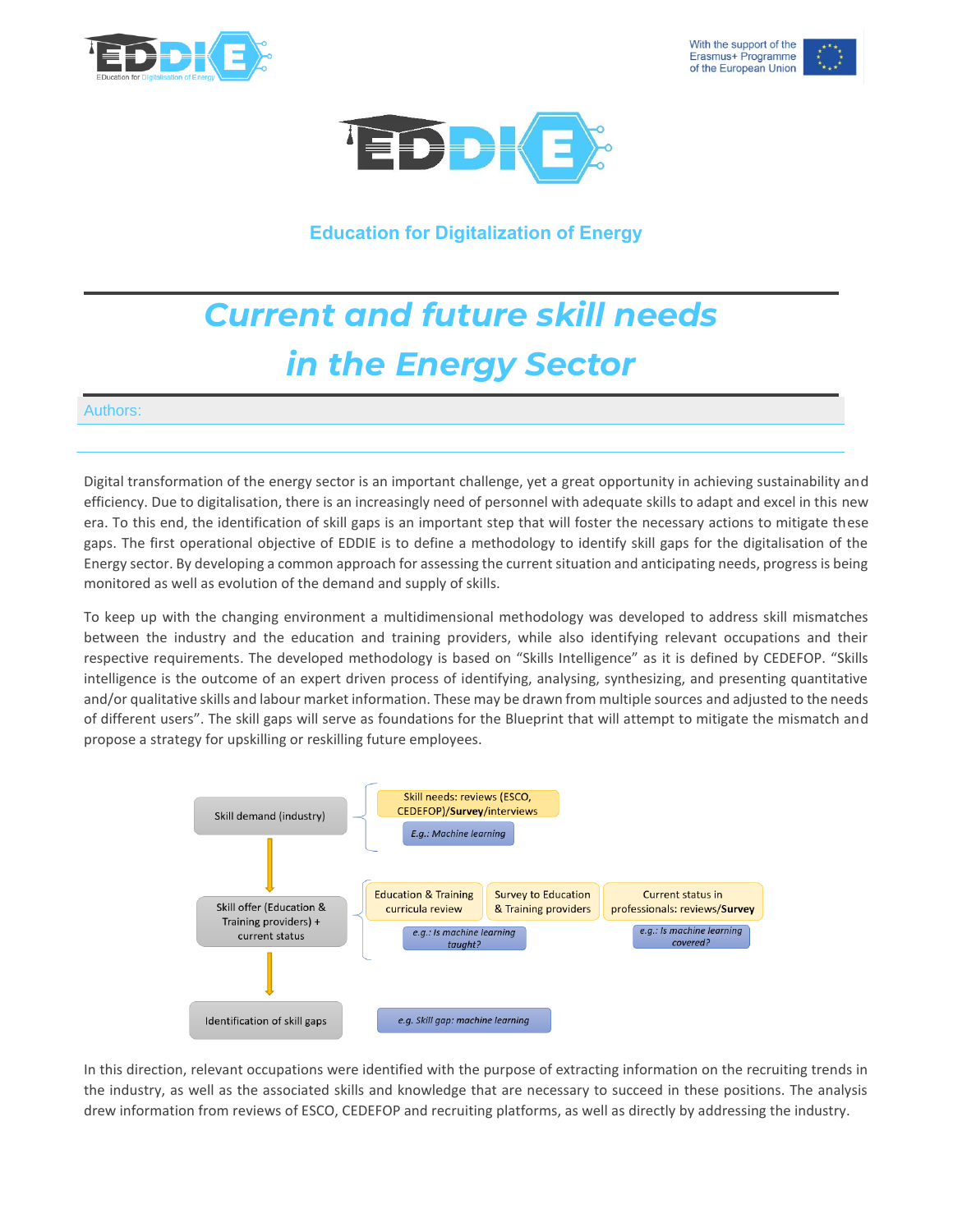

The first step for the identification of skill gaps was the identification of the skills needed from the industry to tackle challenges related to digitalisation, as well as to prepare for the digital transformation. The skill demand was addressed via a dedicated survey, which included the level of expertise required for specific skills, as well as the current coverage of those skills in the industry. About 60 prestigious industrial companies responded to the survey providing a clear overview of the skill demand in the energy sector. Moreover, 5 interviews with executives from the industry validated and complemented the survey's results.

Another crucial parameter to identify skill gaps, is the skill offer by Education and Training (ET) providers. This was performed by reviewing several European curricula focusing on both Universities and Vocational Education and Training (VET) institutions. In addition, a new survey was developed to gather information from ET providers regarding the skills and knowledge they provide and the corresponding skill level that a graduate is expected to reach while attending specific study programs. 33 important ET providers responded to the survey. In accordance with the skill demand approach, several interviews to ET providers were carried out to obtain qualitative data. Since education and training can come from different sources, online training platforms were reviewed, and relevant courses and skills were analyzed. Last, industrial training programs and corporate universities were reviewed to see how the industry itself reskills and upskills employees.

The analysis showed a discrepancy between current and future demand of abilities for multiple working domains, while digitalisation and technological changes are transforming the way of living and working. The digitalisation of the energy sector requests rapid transitions from the present level of knowledge to a more contemporary, and from one occupation to another, forcing people to continuously upskill and reskill.

Considering occupations, data handling abilities in job advertisements are emerging as the amount of information collected is increasing. A mandatory word associated with data is 'cybersecurity' as for creating a sustainable energy sector as well as a common ground based on trust between the industrial companies and consumers. Therefore, more occupations targeting all facets of cybersecurity must be considered on the labor market. Regarding the necessary qualifications to adapt to this changing framework, the industry itself indicated that usually, a most favored candidate brings experience and the ability to easy learn new technical innovations, combined with logical thinking and the ability to quickly analyze data. Although technical skills are especially important, they are also unlikely to be sufficient. In this perspective digital skills; green skills; resilience and adaptability techniques need to find a place in the curricula of the education institutions and on the agenda of the training providers.

The current education system in Europe still needs to improve in providing good employability to graduate students in relation to the knowledge and skills demanded by the ongoing transformation of the Energy sector. Alignment of academia with the labour market is needed to teach students both theoretical and practical, hands-on skills directly applicable in the work environment. To this end, significant effort in this direction is already being made by some universities and European initiatives. Areas such as Smart Grids, Information & Communication Technology, Innovative methods of simulation & analysis (machine learning, artificial intelligence, big data analytics) appear to be more and more present in several academic programmes throughout Europe.

Given the importance of an organization's human capital to business success, aligning training and competence development with business needs has become a key challenge. Thus, in the last 10 years, many companies created corporate universities (CU) to face this challenge. Corporate universities really come into place when companies see the education of their employees as a strategic instrument to create competitiveness and support overall corporate strategy and culture. They are generally dedicated units acting as partners with senior leadership to develop strategic skills and capabilities.

Online training platforms are another useful source of education and training as it is indicated by the interest in online courses which is rising in the last few years, and it has been further increased within the social context of the covid-19 pandemic.

The energy sector demands high level of expertise in many of the digitalisation related skill sets addressed through EDDIE's survey to industry. The highest expertise needs are observed in engineers & researchers' occupations, with technicians and specialists following in the expertise demand. Data capture, management and analysis skills are highly requested in the industry for all staff categories, while skills related to computing tools and programming & development are mostly requested for engineers and technicians in expert and intermediate levels accordingly. Moreover, it is evident that a combination of